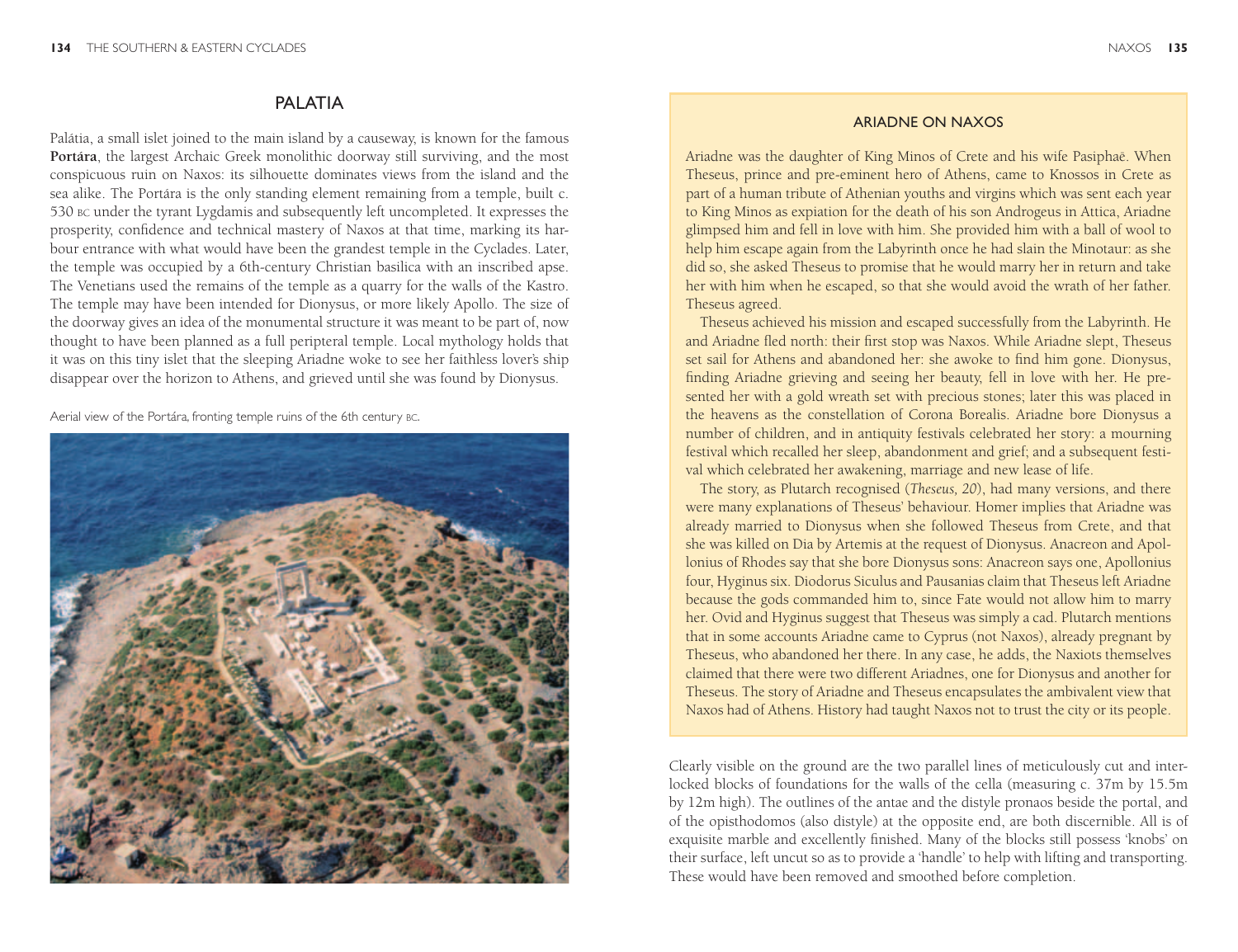

a simple and unsophisticated ware, often with unusual forms, traditionally unglazed, but now with a number of decorations derived from Byzantine traditions.

From the well-protected bay with its lovely beach, a road climbs steadily to the more densely inhabited plateau of eastern Siphnos. Almost exactly 4km up the road from the harbour is the beautiful wayside **church of the Ághii Anárgyri**, built over a sacred spring reached down some steps through from the west corner of the church. Visible directly across the valley to the northeast is the silhouetted profile of the **Kambanarió ancient tower** (early 5th century bc). Of the many ancient towers of Siphnos (*see box opposite*), this is unusual for its decorated doorway.

## The Ancient Towers of Siphnos

There are the remains of more ancient towers—55 of them—on Siphnos than on any other Aegean island. One quarter of those known so far in the Aegean are here. The island with the next largest concentration, Thasos (33 towers), was also known for mining precious metals in antiquity; thus fortified towers probably played an important role, in an age before bank vaults, in guarding the mines and in temporarily storing the valuable ore until it was coined, bartered or shipped elsewhere. It seems that the construction of the Siphnian towers began soon after the extortion of 100 talents from the islanders by Samian adventurers in c. 524 bc, and that during the 5th century a network of intercommunicating watchtowers around the island was designed to provide an early-warning system in case of attack. While this accounts for about 20 towers, the remaining 30 are harder to explain, especially as the mines were in decline. Perhaps some served as places of refuge in case of pirate raids.

The towers are round (a shape convenient for defence), and often had two or more floors; some had water cisterns in their base; all had well-designed doorways to accommodate robust doors with bolts. A great range of refinements in execution and material adds to their fascination. When they survive to an appreciable height, the towers are majestic, and they appeal through the simple beauty of their craftsmanship.

Further beyond Kamáres, the road rises to a T-junction (Stavrí). To the right and behind is Apollonía, merging into Exámbela to the south; to the left is Áno Petáli, merging with Artemónas to the north. Together they form a continuous settlement along the central ridge. Ancient Siphnos was at the site of Kastro below; another ancient settlement, Apollonia, must have been somewhere beneath today's Apollonía.

#### Apollonía

Apollonía has been the island capital since 1836. A small **museum of folklore** (*open daily in high season*) is in the small Plateía Iróön just before the centre. It has a heterogeneous collection of island memorabilia: agricultural tools and weaponry, traditional unglazed pottery, textiles, embroideries, but especially traditional Siphnian women's costumes.

Above the square, the serpentine street which climbs to the south constitutes the heart of the town, lined with elegant 18th-century houses and a succession of interesting churches, nearly all of which are entered from the south side—a Siphnian peculiarity. A beautiful example is the first church on the left, the **church of the Nativity of Christ** from 1587, with its flat schist roof. Further up on the opposite side is the early 18th-century **church of the Tímios Stavrós**, and just beyond it, the **church of the Taxiárchis** (1650), its exterior embellished with coloured faïence dishes (north) and an